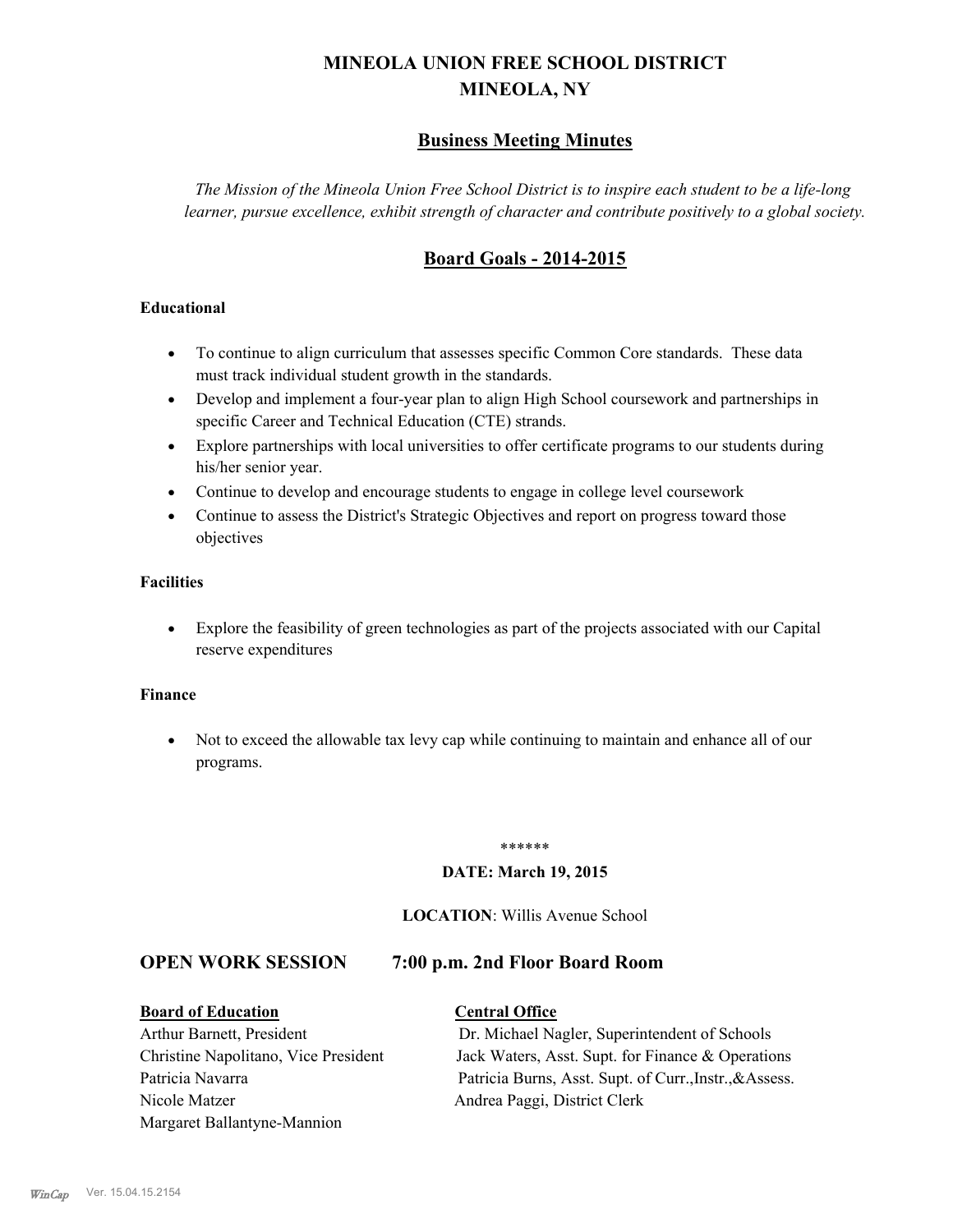# **A. Call to Order- 7:00pm**

**B. Pledge of Allegiance**

**C. Reading of Mission-** Patricia Navarra

**D. Moment of Silent Meditation**

#### **E. Dais & Visitor Introductions**

Absent: Pat Burns, currently in Albany

#### **F. High School Student Organization Report**

Tonight's SO report was by Craig VandeStouwe and Felicia Villa. It was reported by Felicia that the following events took place at the High School: String night, Choral night and Jazz night. She stated that all students participated in the finales at each event. According to Felicia, Mineola has been awarded for the 7th year in a row, "Best community for Music Education". Felicia also reported that the Marching Band won Best Performance of the Day while in Disney during the February break. Mineola High School will be hosting NYSSMA for instrumental and vocal performances. Multicultural Night took place at the High School and there was a lot of good food and performances. Finally, the 10- 12th grades will be performing "Annie Get Your Gun" 3/27 and 3/28 and Felicia encouraged everyone to attend the production. Craig reported that tomorrow night at the High School, the Junior Class is Sponsoring "Kids Night". Wednesday is "Senior to Senior" day at the High School. There was a blood drive held last week and many students participated. The SATs were administered at the High School this past Saturday. Craig stated that part of the mission of the Student Organization is to listen to the likes and concerns of student conveyed by the student reps. One of the items that students would like to see addressed is the quality of the food in the cafeteria as well as better service. Students are also concerned about the library situation and feel the climate could use improvement. Students expressed that they are happy that the turf field is being addressed and would like to see this take place. Mr. Barnett asked for clarification of the students concerns with the cafeteria. It was stated by Felicia that portion size and price is a concern and Craig also added that the students are unhappy with the quality of food served as well. Mr. Barnett stated that the Board will visit the High School during lunch time to follow up on these issues.

#### **G. BOE Reports**

#### **a. Comments from Board Trustees**

Chris Napolitano stated that she attended the PARP program and as always it was very enjoyable.

Patricia Navarra was able to read at both Hampton Street and Meadow Drive during PARP and had a great time.

Margaret Ballantyne stated that she was looking forward to the NSBA convention this weekend in Nashville. Dr. Ballantyne enjoyed reading in the Dual Language class and read stories in both English and Spanish.

Nicole Matzer did not have a report this evening.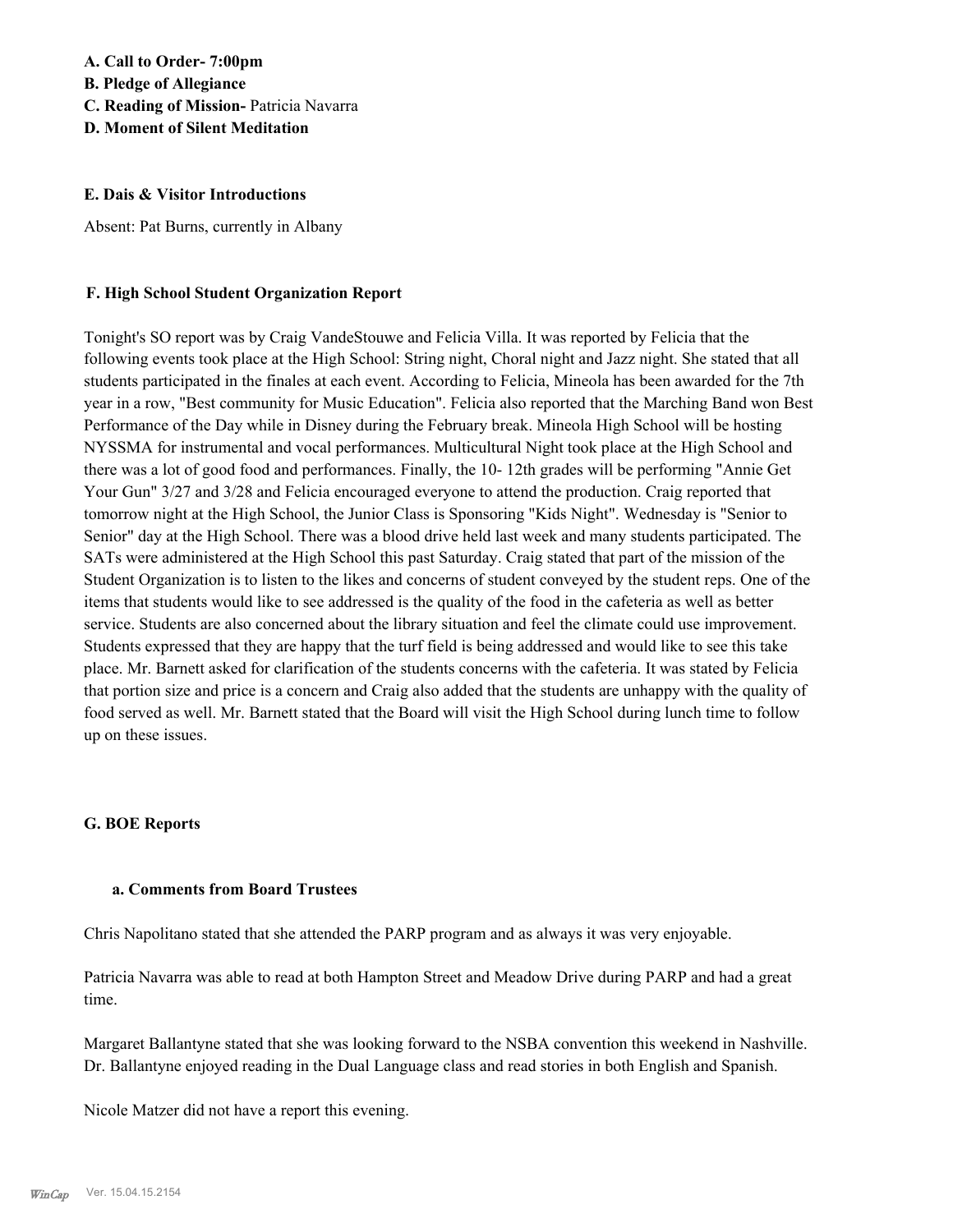#### **b. Comments from Board President**

Mr. Barnett had no report this evening.

#### **c. Comments from Superintendent**

Dr. Nagler is looking forward to "Annie Get Your Gun". He also would like to commend the community, students and faculty on being awarded the "Best Community for Music Education" again this year. Dr. Nagler reported that the climate surveys are complete and he will report on the results at the 4/23 meeting. He stated that he and the Board will be attending the NSBA conference in Nashville and at that time they will accept the Magna Award; in recognition of the Summer I pad program. The Superintendent stated that if there is a snow issue tomorrow, Mr. Waters will be responsible for making any calls in his absence.

#### **H. Old Business**

There was no old business this evening.

#### **I. New Business**

Mr. Barnett asked the Board if there was any new business. Nicole Matzer requested an update on the new online Psychology course. Dr. Nagler stated that he will invite Mr. Fretz to present on the progress of the course at the upcoming Board meeting.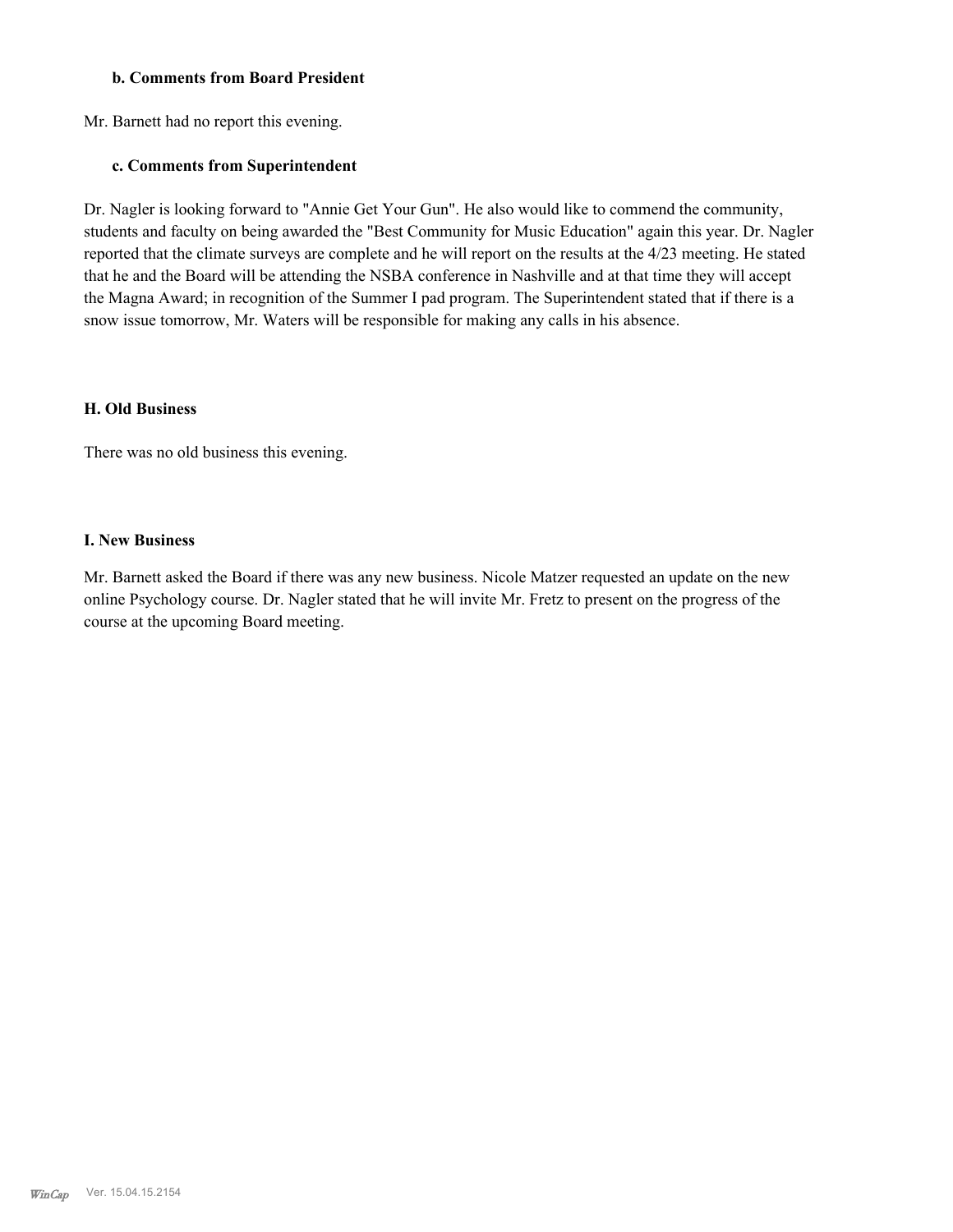#### **J. Consensus Agenda**

**RESOLUTION # 40 - BE IT RESOLVED** that the Board of Education approves the consensus agenda items J.1.a. through J.6.b., as presented.

**Motion:** Margaret Ballantyne **Second:** Nicole Matzer

Discussion: The Superintendent stated that there were a few changes tonight to the Consensus Agenda. Due to the fact that the next meeting is not until  $4/23$ , it is necessary to make these adjustments now to ensure that they are done in a timely manner.

The following items need to be added:

**1. Instruction:** c. Appointment of coaches:

Boys 7th grade Baseball - Jason Sauter (to replace Dominick Tolipano who was appointed 3/12/15) Girls 7th grade Lacrosse- John O'Donnell (to replace Lauren Sheridan appointed 3/12/15)

**4. Civil Service**: b. appointments

2. Maura Hanretty, part time Teacher Aide at the Middle School (to replace Mary Beth Spollen), effective 3/16/15.

3. Ester Arnone, 11 month Typist clerk in the IL Office at the High School, effective on or about April 13, 2015.

The following items need to be pulled:

**1. Instruction:** c. Appointment of coaches Strength & Conditioning- Christopher Schaca

**4. Civil Service:** a. Resignation

2. Jeanne Barry, part time Teacher Aide at Hampton Street School

Mr. Barnett asked for a motion to amend the consensus agenda. A motion was made by Margaret Ballantyne and second by Nicole Matzer. The board was polled and all were in favor of amending the agenda and the motion passed.

Mr. Barnett asked if there were questions or comments on the amended consensus agenda. The Board had no questions and was polled for approval of the amended consensus agenda.

| Yes: | Margaret Ballantyne   | No: | None |
|------|-----------------------|-----|------|
|      | Nicole Matzer         |     |      |
|      | Patricia Navarra      |     |      |
|      | Christine Napolitano  |     |      |
|      | <b>Arthur Barnett</b> |     |      |

**Passed:** Yes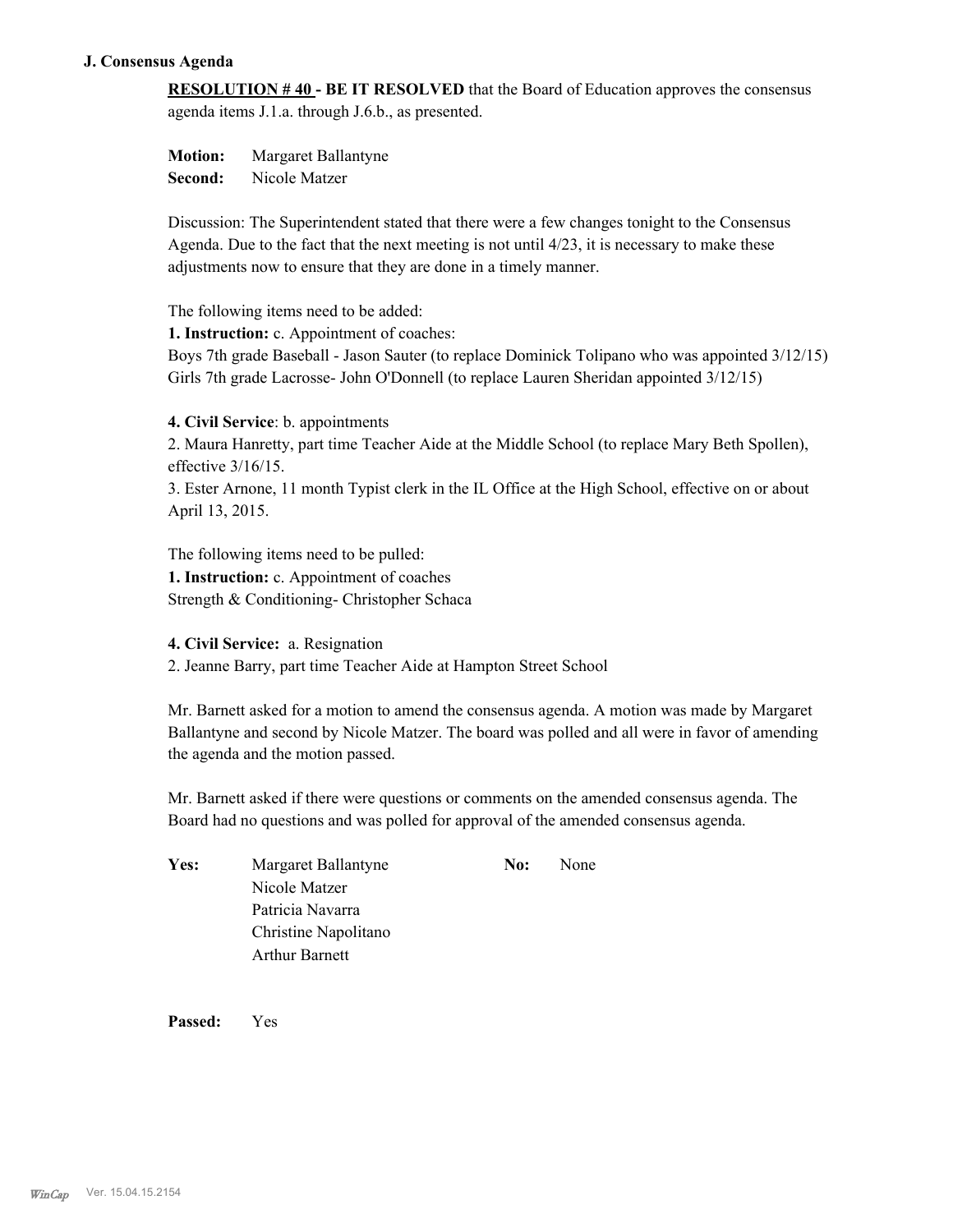#### 1. **Instruction**

- a. Leave(s) of Absence/Child Rearing
- That the Board of Education grants a request to Lisa Fiocco, for an extension to her unpaid Leave of Absence, for child-rearing purposes, effective September 1, 2015 to June 30, 2016. 1.
- That the Board of Education grants a request to Janine Berto, for a Leave of Absence, for childrearing purposes, using accumulated sick days, starting April 16, 2015. 2.
- That the Board of Education grants a request to Theresa Duignan, for a Leave of Absence, for child-rearing purposes, using accumulated sick days, starting approximately June 3, 2015, followed by FMLA and an unpaid leave of absense for the remainder of the 2015-2016 school year. 3.
- b. Appointments Instruction
- That the Board of Education approves the appointment of Stacey Madden, to the position of Leave Replacement Teacher for Meghan Grieco, effective March 30, 2015 to June 30, 2015. Salary: BA, Step 1, \$58,706. 1.
- Appointment(s) Coaches c.

That the Board of Education approves the appointment of the following coaches for the current school year:

| <b>POSITION</b>          | <b>EMPLOYEE NAME</b> | <b>STEP</b> | <b>STIPEND</b> |
|--------------------------|----------------------|-------------|----------------|
| Strength & Conditioning  | Christopher Schacca  | Step 1      | \$7,344        |
| 7th Grade Softball       | Peter C. Linderman   |             | \$4,451        |
| 7th Grade Baseball       | Jason Sauter         | 3           | \$5,460        |
| 7th Grade Girls Lacrosse | John G. ODonnell     |             | \$4,272        |

# 2. **Instruction: Student Actions**

That the Board of Education approves the following overnight/out-of-state overnight field trip: -Winterguard, April 15, 2015 to April 19, 2015, to Dayton, Ohio a.

# 3. **Instruction: Other**

a. That the Board of Education approves the following anticipated vacancies for the 2015 Special Education Extended School Year Program:

- 2 Special Education teachers (6 hours)
	- o Elementary
	- o With ABA experience
- · 2 Special Education teacher (6 hours)
	- o Middle School & High School
	- o With ABA experience
- · 1 Regular Education teacher (6 hours)
- · 2 Special Education teachers (3 hours)
	- o With LLI, Fundations, EdMark, and/or SOAR experience
- · 1 Nurse (6 hours EXCEPT 7/6-7/10 and 7/13 7/17 7 hours)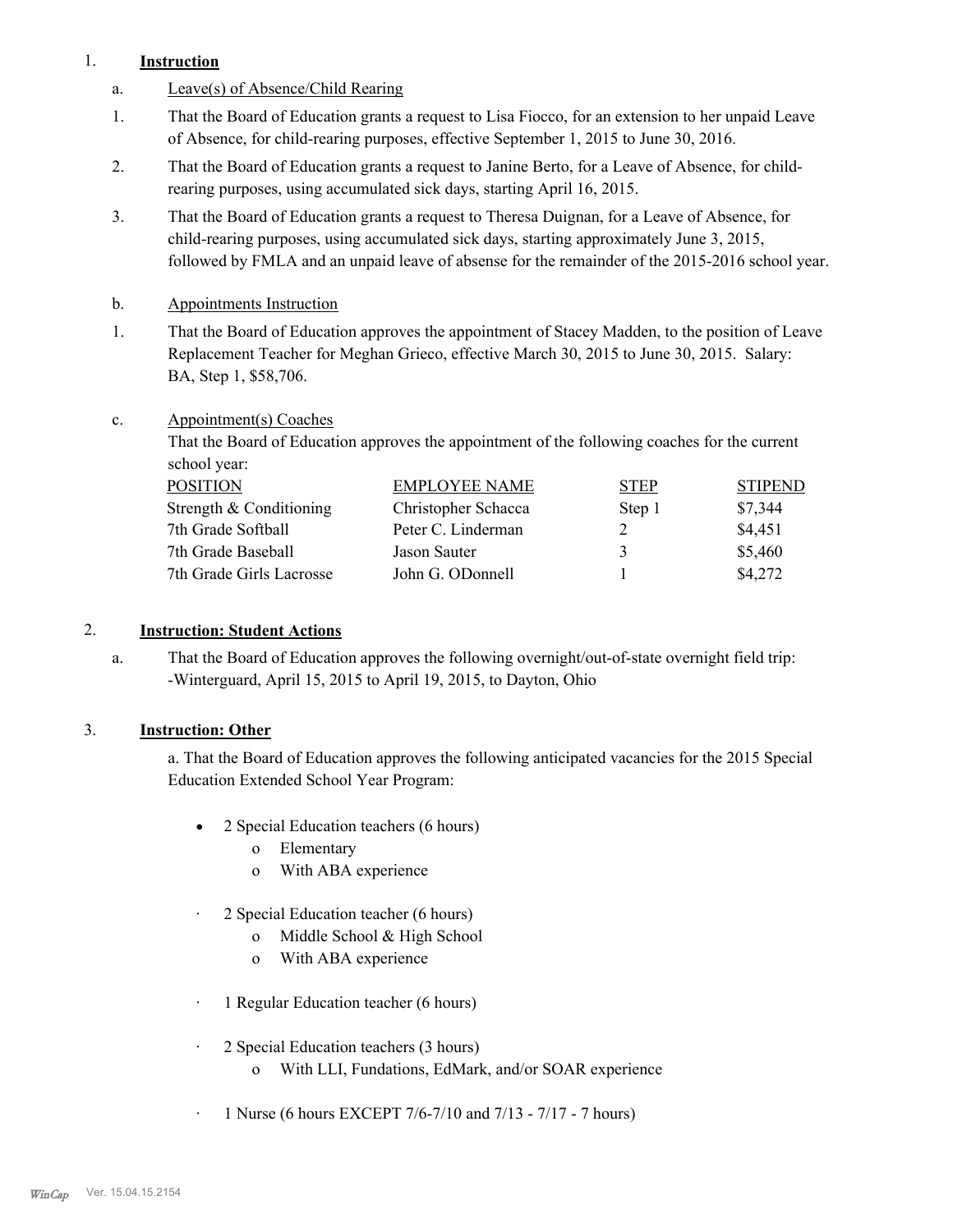- · 1 School Psychologist (6 hours)
- · 2 Part-Time Special Education teachers (3.5 hours) o Wilson Trained
- · 3 Speech and Language teachers (5.5 hours)
- · 2 Occupational Therapists (5.5 hours)

#### 4. **Civil Service**

- a. Resignation(s)
- That the Board of Education accept the resignation of Licia McCarthy, part time Teacher Aide at Hampton Street School, effective March 6, 2015. 1.
- That the Board of Education accepts the resignation of Jeanne Barry, part time Teacher Aide at Hampton Street School, effective March 6, 2015. 2.
- b. Appointments
- That the Board of Education approves the appointment of Erynn Clark, to the position of Registered Nurse 1:1, starting February 23, 2015. Salary: TBD. 1.
- 2.
- 3.
- c. Leave(s) of Absence
- That the Board of Education approve a paid Medical Leave of Absence to Kim Baker, Mechanic for Transportation, due to surgery, effective February 27, 2015 through May 27, 2015. 1.

### 5. **Business /Finance**

#### a. **Treasurer's Report**

1. That the Board of Education accepts the Treasurer's report for the period ending January 31, 2015 and directs that it be placed on file.

### b. **Approval of Invoices and Payroll**

That the Board of Education accepts the Invoices and Payroll for the period ending February 28, 2015

| $A/P$ Warrant # 15 | February 11, 2015 | \$274,941.00   |
|--------------------|-------------------|----------------|
| $A/P$ Warrant #16  | February 25, 2015 | \$1,277,594.22 |

# **TOTAL EXPENSES \$ 1,522,535.22**

PAYROLL # 15 & # 16

| General | \$4,019,844.53 |
|---------|----------------|
| F Fund  | \$53,517.75    |

#### **TOTAL PAYROLL \$4,073,326.28**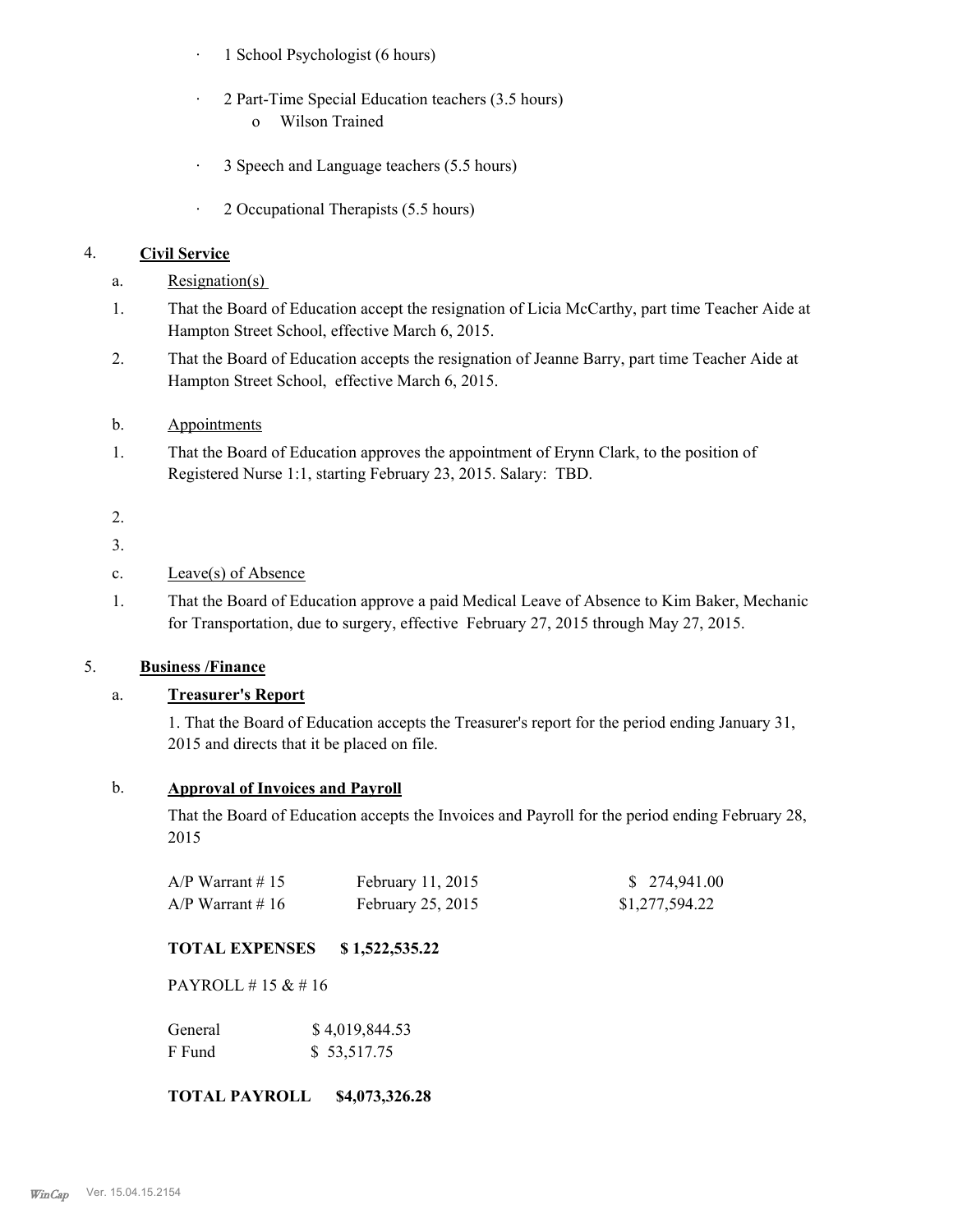#### c. **Budget Appropriation Adjustment**

1. That the Board of Education approves the transfer of funds, in the amount of \$48,388 from Budget code: 9010 800 00 8096 to Budget code: 1621 418 00 0000 to cover Mark Design Studios Architect fees for Hampton Stadium and Cafeteria/Classrooms; this will cover 30% of total architect fee.

#### 6. **Business/Finance: Contract Approvals**

a. That the Board of Education approves Health Contracts between Mineola UFSD and the following districts, whereby Mineola UFSD provides health and welfare services for the 2014- 2015 school year:

Baldwin UFSD, Bellmore-Merrick CHSD, Bethpage UFSD, Carle Place UFSD, Central Islip UFSD, Cold Spring Harbor CSD, Commack UFSD, Connetquot CSD, East Meadow UFSD, East Williston UFSD, Elmont UFSD, Farmingdale UFSD, Floral Park-Bellerose UFSD, Franklin Square UFSD, Garden City UFSD, Glen Cove City School District, Great Neck UFSD, Half Hollow Hills CSD, Herricks UFSD, Hewlett-Woodmere UFSD, Hicksville UFSD, Huntington UFSD, Jericho UFSD, Lawrence UFSD, Levittown UFSD, Locust Valley Central School District, Long Beach City School District, Lynbrook UFSD, Massapequa UFSD, Merrick UFSD, New Hyde Park-Garden City Park SD, New York City Board of Education, North Bellmore UFSD, North Shore CSD, Northport-E. Northport UFSD, Oceanside UFSD, Oyster bay-E. Norwich CSD, Plainview-Old Bethpage CSD, Port Washington UFSD, Rockville Centre UFSD, Roslyn UFSD, Sewanhaka Central School District, Smithtown Central School District, South Huntington UFSD, Syosset Central School District, Valley Stream UFSD 13, Wantagh UFSD, West Hempstead UFSD, Westbury UFSD.

b. That the Board of Education approves the Health Contracts, providing health services for Mineola resident children attending non-public school, between the Mineola UFSD and the following school districts for the 2014- 2015 school year:

Commack Union Free Public School Garden City Union Free Public School Hempstead Public Schools Hicksville Public Schools Jericho Union Free School District Manhassett Union Free School District New Hyde Park- Garden City Park Union Free School District Northport- East Northport Union Free School District Plainview-Old Bethpage Central School District Port Washington Union Free School District Syosset Central School District Uniondale Union Free School District Westbury Union Free School District West Hempstead Union Free School District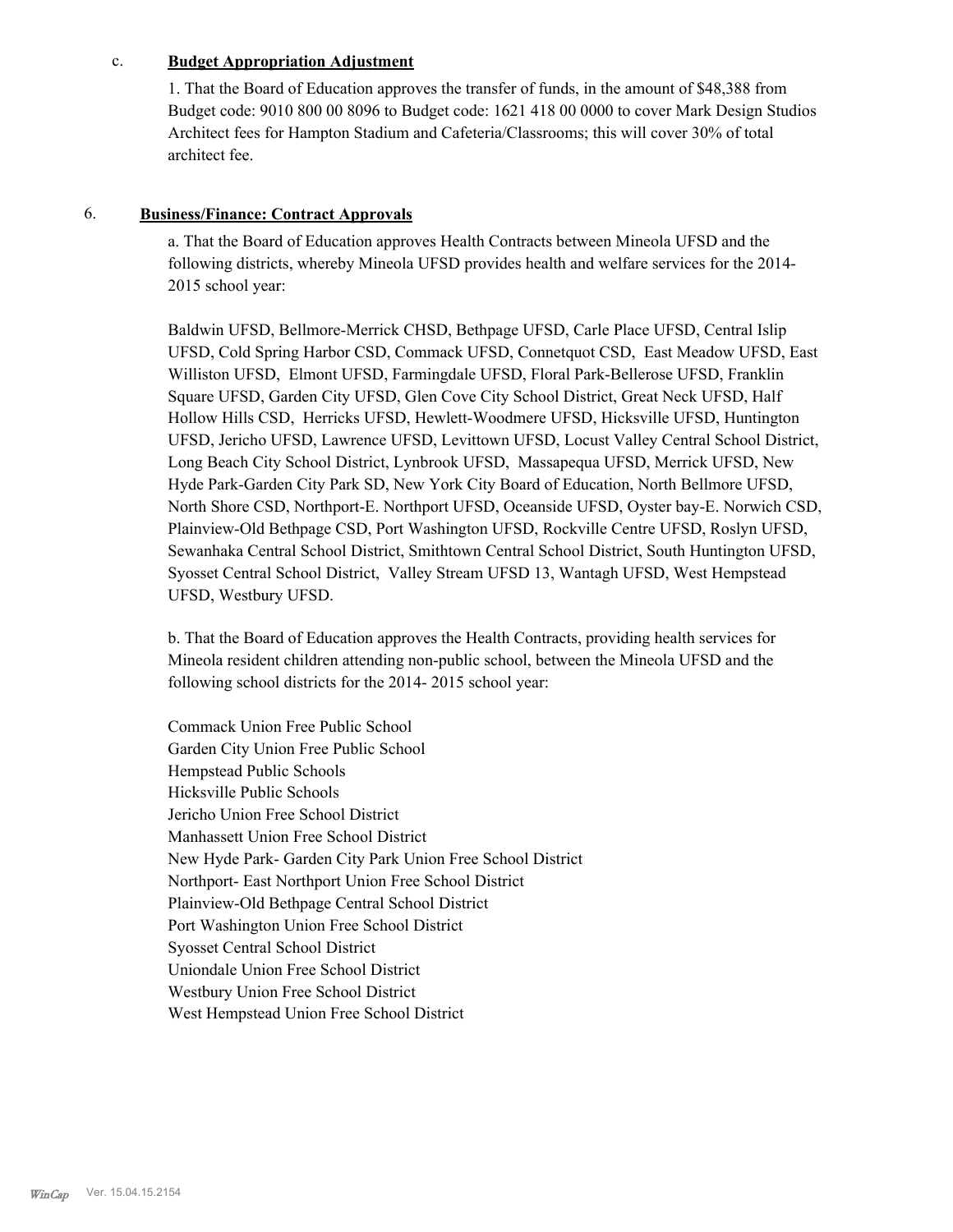#### **K. Superintendent's Report**

Superintendent of Schools' Reports for 3/19/15 Presentations:

1. Budget Presentation

2. STEAM- Math

Tonight's first presentation by the Superintendent is the "2015- 2016 Budget- 1st Draft". \*(This presentation can be found on the district website on the Board of Education page under the heading presentations). Dr. Nagler explained that tonight's presentation is an overview of the proposed budget and more specifics will be presented at the 4/23 Business Meeting.

It was reported that the current budget (2014/15) is \$87,799,041 and the draft budget for 2015/16 is \$89,414,263. This is an increase of \$1,615,222 or 1.84 % increase. Dr. Nagler displayed the 2015/16 Estimated Revenue: Estimated Tax Levy- \$80,124,763 State Aid (as of 3/1/15)- \$6,000,000 PILOT (1st payment)- \$589,500 Other Income- \$2,450,000 Appropriated fund balance (last year this will occur)- \$250,000 The Total Estimated Revenue- \$89,414,263.

The Superintendent next displayed two charts: Chart 1 was a Revenue Comparison 2014/15 to 2015/16 Budget and Chart 2 was a Major Expense Categories- 2 year comparison. He reported that the major drivers of the budget are salaries and benefits. This year TRS has come down, which is helpful. Mr. Barnett asked if the TRS is a solid number and Dr. Nagler stated it is.

The Superintendent finished his presentation with the following recommendations; Everything currently in the budget will remain as well as some additional curricula enhancements. Recommend: -Increase hands on science labs to K-2

-Increase math options at High School

- Increase time for 7th grade math- results in an increase in Teacher FTE of 4.5 teachers

Still need to allocate monies to finalize windows and masonry

Recommend a transfer to Capital of 1.3 million.

Dr. Nagler stated at the Business Meeting on 4/23, there will be more specifics regarding transportation and facilities. Ms. Napolitano inquired about what the State Aid number listed is based upon. Mr. Waters stated that the number used is a slightly reduced number from the Governor's proposed budget. There was no further discussion at this time.

The second presentation this evening is "STEAM- Mathematics" by Gary Desire and Andrew Casale.\*(This presentation can be found on the district website on the Board of Education page under the heading presentations).

Mr. Casale presented the Goals and Objectives:

-continued implementation of Common Core Math Standards by adapting state curriculum to meet the needs of our students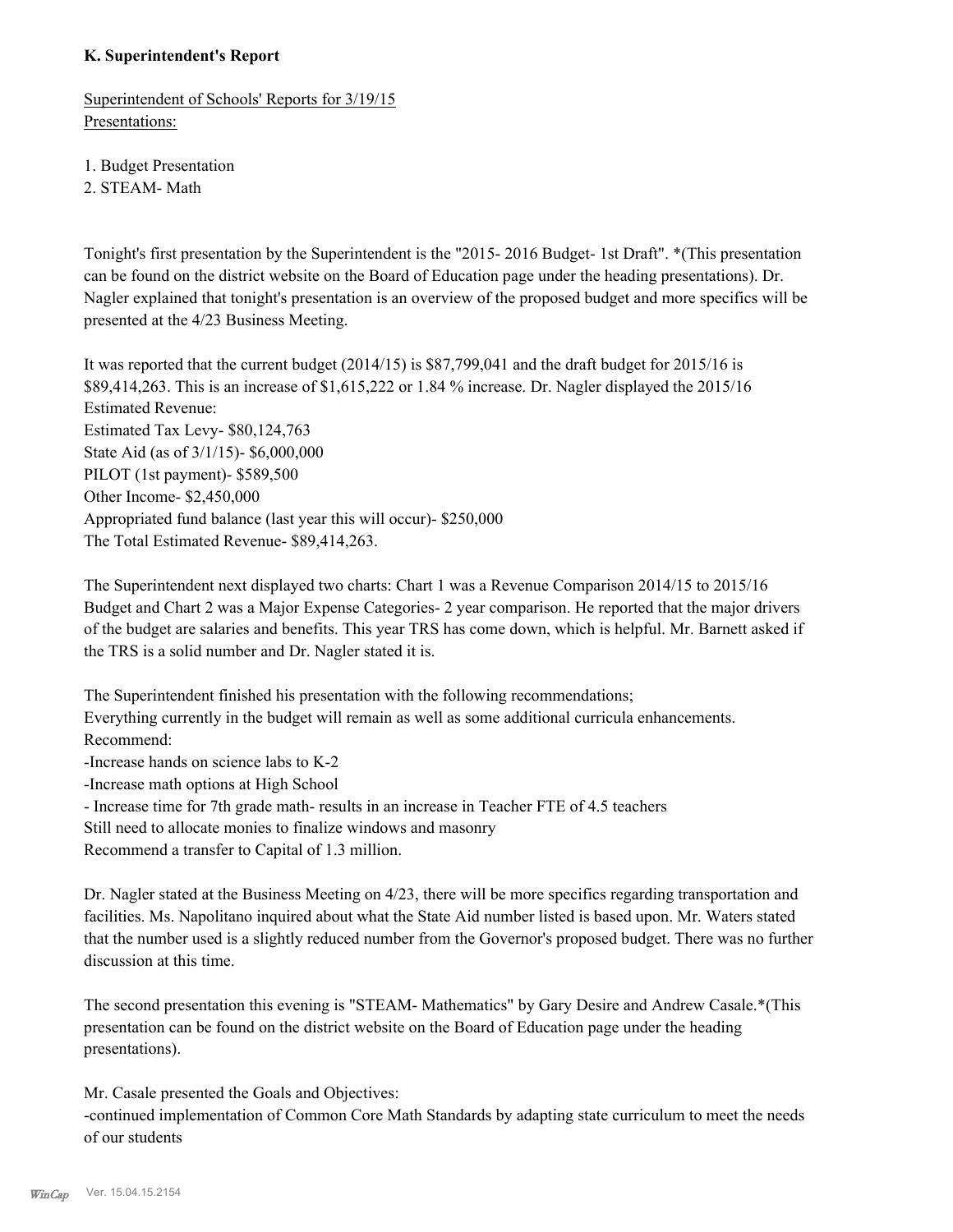-continued digitization of all Math curriculum in grades 5 thru 12 -continued development of multi-disciplinary opportunities for students by integrating components of STEAM into different classes -electronic portfolio development for all students-School 4 One- Middle School

Mr. Casale reported on Mathematics at the Middle School. He stated that students in grades 5 & 6 have a double period of math every day. Currently, 7th grade students have one period of math daily, but next year the students will have two periods every other day. Next Mr. Casale displayed a list of online Math resources which included: "Show Me" videos, School 4 One, MathSpace, MobyMax, Khan Academy and Castle Learning. He reported that MathSpace is an iPad App that is available to 5th and 6th graders, which gives students instant feedback on each math problem. It also has hints and helpful videos for students. School 4 One is a digital portfolio of students work over the course of an entire school year. It also tracks student progress by standards. Mr. Casale displayed examples of School 4 One- teacher grade book, data by standard and snapshot. Mr. Casale next displayed MathSpace- Student Interface. Students write with their hand and it is converted to text and students get feedback. Mr. Casale finished his portion of the presentation by reporting on "what's next?" The Greenhouse and Mathematics- according to Mr. Casale the weather had caused some set backs with the greenhouse. However, students will use tables, graphs and line plots when testing different soils and fertilizers. In the 2015- 2016 school year, there will be STEAM projects in elective courses and in the additional time in 7th grade math. There is also the possibility of taking part in the Long Island Math fair. Mr. Casale also displayed a Middle School Competitions update which included competitions that students have participated in including Wind Turbine, Egg Drop, MagLev, Discovery Education Epic Story and Rube Goldberg Online competitions. The competitions coming this spring are: Team America Rocketry Challenge, Junior Solar Sprint and Nassau County Science Competition.

Mr. Desire presented on Math at the High School and the various options. In Grade 8 students take Common Core Algebra 1; Grade 9, students take Geometry Common Core; grade 10, students take Algebra 2 & Trigonometry; grade 11, students can take College Pre Calculus or AP Statistics; grade 12, students can take AP Calculus AB or BC, AP Statistics, or College Algebra.

Mr. Desire discussed the Quarterly STEAM projects in the 8th grade. For Quarter 1- STEAM: The Art of the Fibonacci Numbers- students did projects and videos on the golden ratio. Mr. Desire displayed some examples of the students work. Quarter 2- STEAM: Math in Architecture- students were taught the math principles involved in architecture and completed a project. Quarter 3- STEAM: Pi Day Conference (3-14-15) students did a whole day of Pi activities. Students were given choices of activities and chose which ones they wished to participate in.

Mr. Desire next presented the "Periscope" for the High School: Complete implementation of the CCLS; Increase the number of students enrolled in college level classes; Closing the Achievement gap/ "College Ready" Curriculum; Continue STEAM Initiatives and Complete Digitizing 8- 12 curriculum. Finally, Mr. Desire presented an updated list of High School Competitions that the students have participated in. It was noted that Craig VandeStouwe is going to the finals in the LI Math Fair and the team from the High School won 2 out of 3 matches at the Science Bowl. Mr. Casale showed a video to the Board of the Rube Goldberg project to finish the presentation.

Dr. Nagler asked the Board if there were any questions or comments about tonight's presentations. Dr. Ballantyne expressed her excitement about the digital portfolios. Ms. Matzer stated that she is very grateful for the resources available for the students and stated that everyone benefits. Ms. Navarra stated that the students will have the standards for the rest of their lives. Ms. Napolitano stated that these things all make learning more practical and student understand "why they need to learn this". Mr. Barnett stated that students are responding to this new way of teaching and learning. Dr. Nagler stated that this is to the credit of the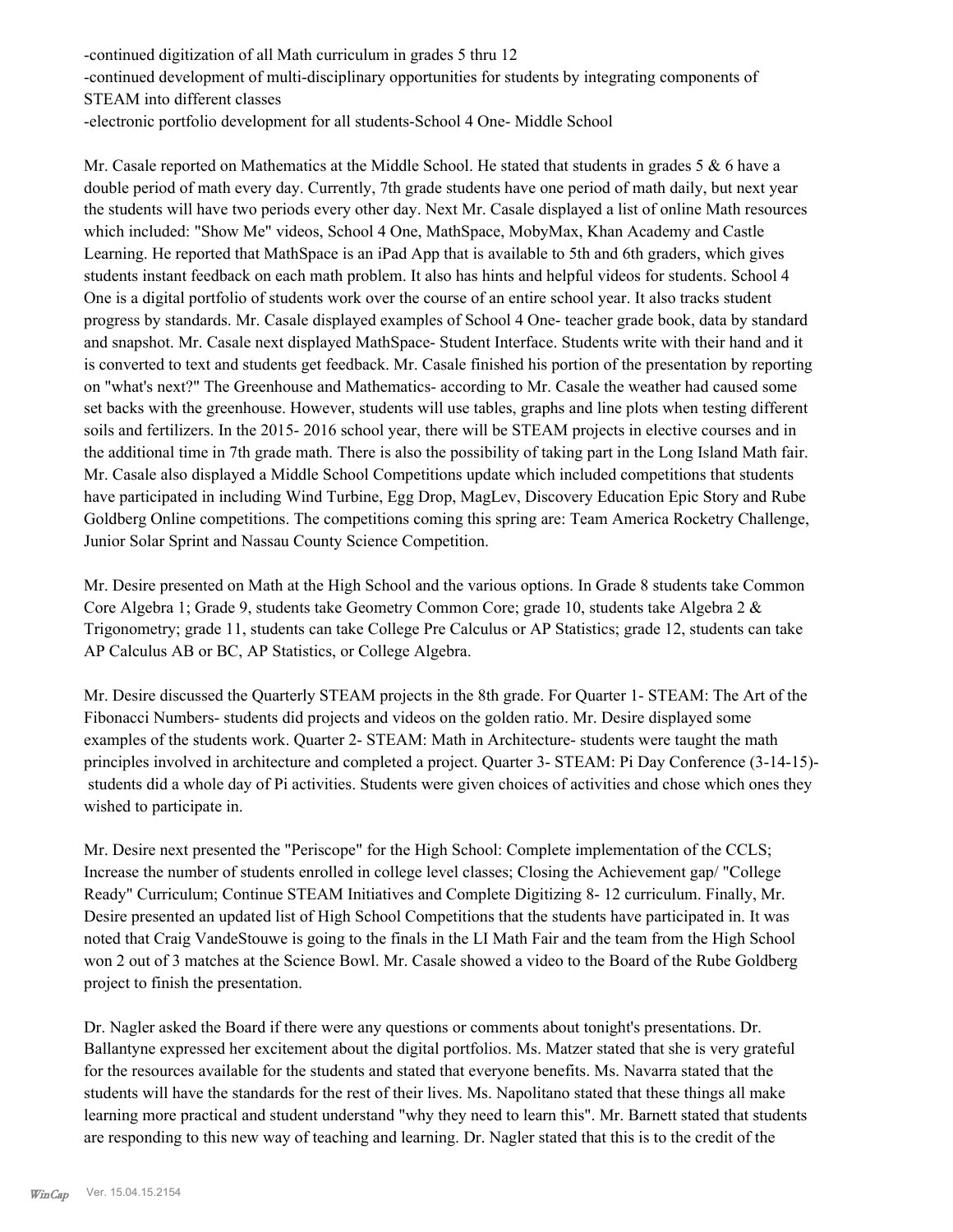principals and ILs. Students are being held to higher standards. He expressed that he is proud of everyone's good work.

#### Superintendent Comments

The Superintendent had no additional comments this evening.

#### **L. Public Comments**

Mr. Barnett opened the floor to public comment. There were three speakers this evening. The first speaker was a student at the High School with concerns regarding the offering of Latin 4. It was stated that the course is being offered next year but until enrollment is determined there was not a definite decision yet. The next speaker was a parent/resident who expressed her concerns with the Common Core Test and her views against them. The Superintendent responded to her comments and expressed the Board's position. Speaker was a Middle School student who expressed her concerns with the Common Core tests and curriculum. The Superintendent also responded to some of her concerns. There were no additional public comments.

| <b>M. Executive Session</b> | Time: | p.m. |
|-----------------------------|-------|------|
|                             |       |      |

There was no executive session this evening.

| <b>Motion:</b><br>Second: |     |  |
|---------------------------|-----|--|
| Yes:                      | No: |  |
|                           |     |  |
|                           |     |  |
|                           |     |  |
|                           |     |  |
| Passed:                   |     |  |